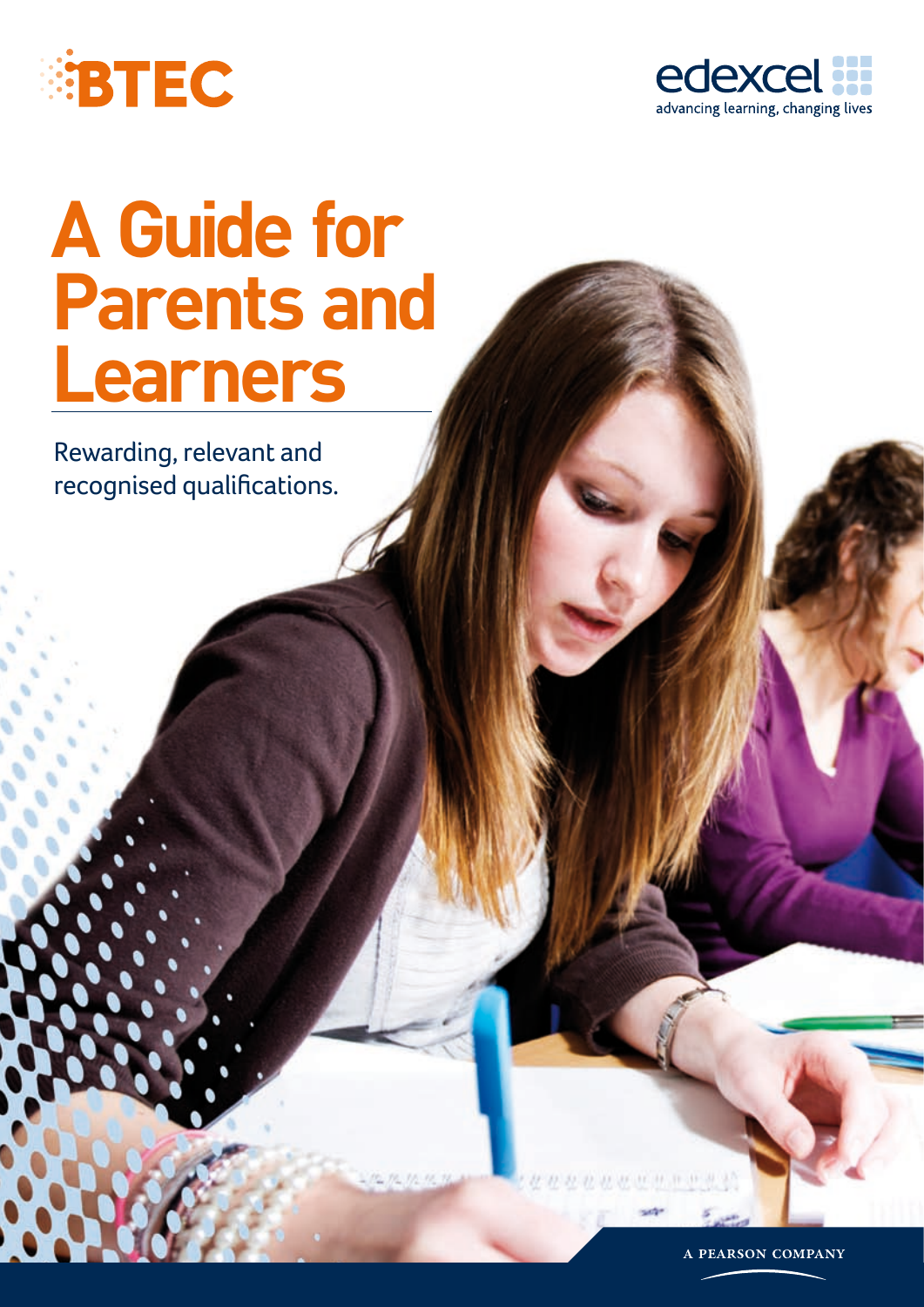## **Introducing BTEC**



Over the last 25 years, BTEC qualifications have helped millions of people develop the skills they need to get on in life. Engaging and inspiring, these work-related qualifications are suitable for a wide range of ages and abilities. They provide a practical, real-world approach to learning without sacrificing any of the essential subject theory.

BTECs give students the skills they need to either move on to higher education or go straight into employment. For instance a BTEC Level 3 National in Business would cover all aspects of business including marketing, law, human resources and accounting. In addition, they also cover real-life activities such as writing and presenting a business plan.

BTEC qualifications can be taken as well as, or in place of, GCSEs and A levels and alongside Diplomas in schools and colleges. They are valued by colleges, universities, employers and professional bodies across the United Kingdom and recognised throughout over 80 countries worldwide.

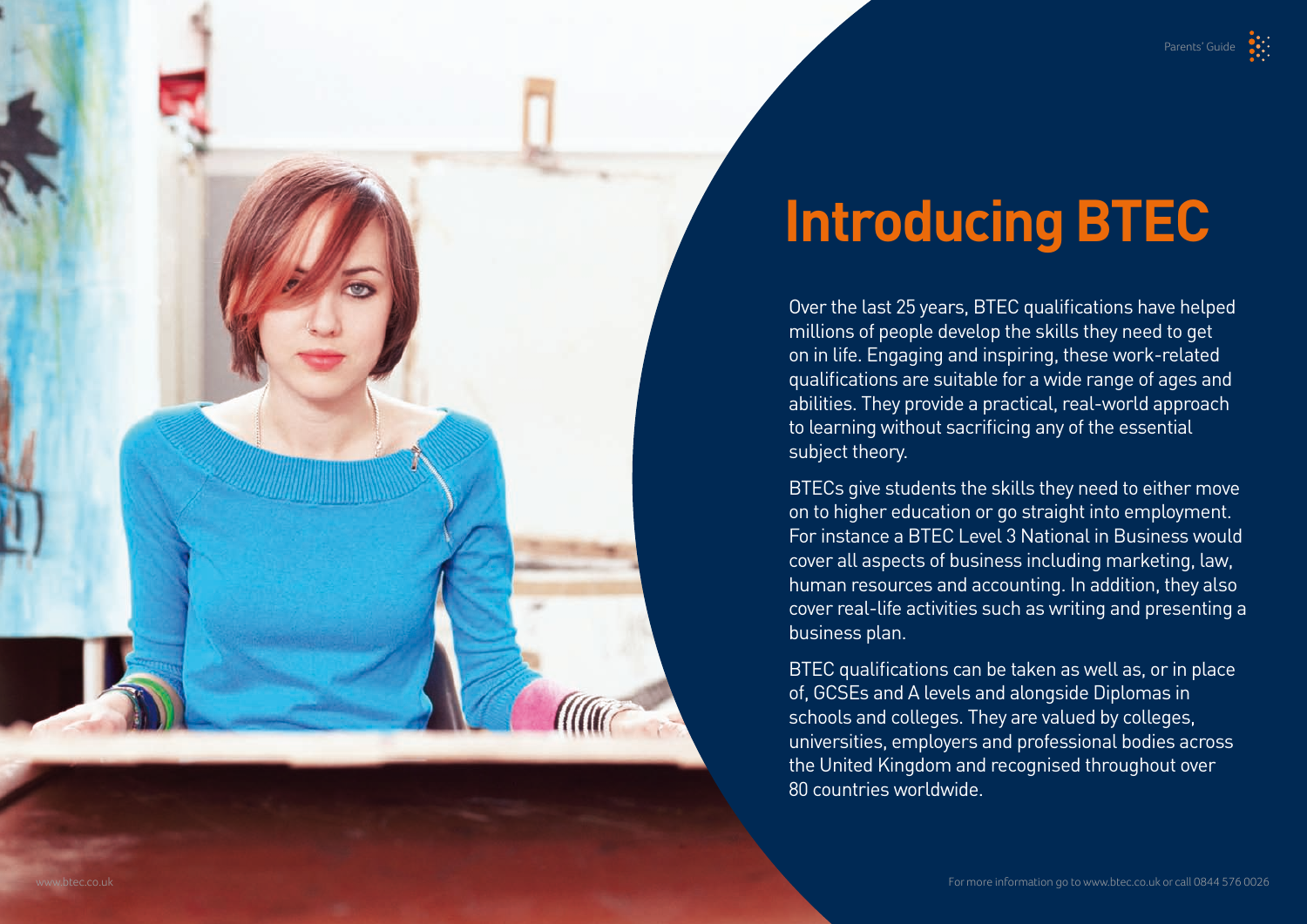Parents' Guide



# **BTECs – the big benefits**

#### A practical approach to study

BTECs offer a practical, hands-on approach that can be lacking in more traditional routes. Students have to undertake a number of units for which they present evidence, based on actual work and studies. This allows them to demonstrate their skill and knowledge.

#### Continuous assessment

When studying the BTEC way, progress is measured throughout their course, allowing the student to gauge their own performance on a continuing basis, just like in a real workplace. Students are more engaged and motivated as a result, as they can see their own progress the course rather than waiting to the end to sit an exam. For many learners, the BTEC route with all work assessed through the year and no final exams could be the better option.

#### **Inspiring** confidence

#### Keep your options open

If you are not familiar with all of the many options available to school-leavers, like further education, Apprenticeships and jobs that offer workplace learning and vocational degrees, you are not alone. Few parents are aware of the many options available. By all means seek advice from the school or college. BTECs offer students a full progression route from Entry level through to Level 5 Higher Nationals.

> BTECs are flexible. They can be studied full-time or part-time. BTECs can be taken as part of an Apprenticeship programme or with other qualifications and alongside .<br>work commitments.

#### **Staving** up to date

Learning should be fun, not daunting. In our experience, students enjoy BTEC programmes because they can specialise in areas of learning linked with work that they are interested in, like sport or the music business. Courses tap into what they enjoy, feel good at and find familiar. Students build their confidence because they are developing skills that will help them secure a job or place in higher education in the future. Assignments may be in written form, but it's just as likely they will be in other formats, e.g. film clips, project proposals, business plans and structured databases. Students are always given clear guidelines so they know what they have to achieve and how to do this.

#### Rewarding effort

Students will have to meet deadlines set by teachers but can do this at their own pace rather than having to perform to the time constraints of an exam. Progress is monitored individually by teachers who provide personal support and guidance, helping students develop their learning skills and to reach their potential. They get to learn progressively, starting from small-scale and simple topics, progressing to larger more complex themes.

#### Working together

Teamwork is an important aspect in the world of work. Not surprisingly it is also a key feature of BTECs. Students work on assignments both individually and in groups, such as a group drama production or in a manager-employee role-play.

#### Fitting study around other things

We are continually developing and updating BTECs in response to the needs and skills required by employers. This ensures that learners gain maximum benefit from their work whilst qualifying; and the qualifications stay up to date and relevant. Before deciding on a course to follow, it's worth considering whether the course has been revised recently and that the content is relevant; if it is a BTEC you can be assured that it has. All BTEC qualifications are now developed in co-operation with the relevant Sector Skills Council (SSC) ensuring they fit with the needs of employers.

You'll need to know how BTECs differ from other qualifications. Let's look at these differences and the advantages BTECs bring.



In recent years, the popularity of BTECs has really taken off. In 2009/10, we received over 1.1 million BTEC registrations, and one in every two GCSE-level learners took a BTEC.

There has been a dramatic rise in popularity of BTECs in schools. We believe it's because teachers, parents and students have come to recognise and appreciate these two main factors:

Firstly, academic study doesn't suit every student. BTECs offer a challenging and rewarding learning experience leading to a useful qualification that's also well regarded and respected. BTECs are valued highly by employers and higher education.

Secondly, some students choose the BTEC route because they have already decided on a career path and want to make an early start. BTECs offer relevant and worthwhile experience, right from the word go.

### A million BTEC students each year